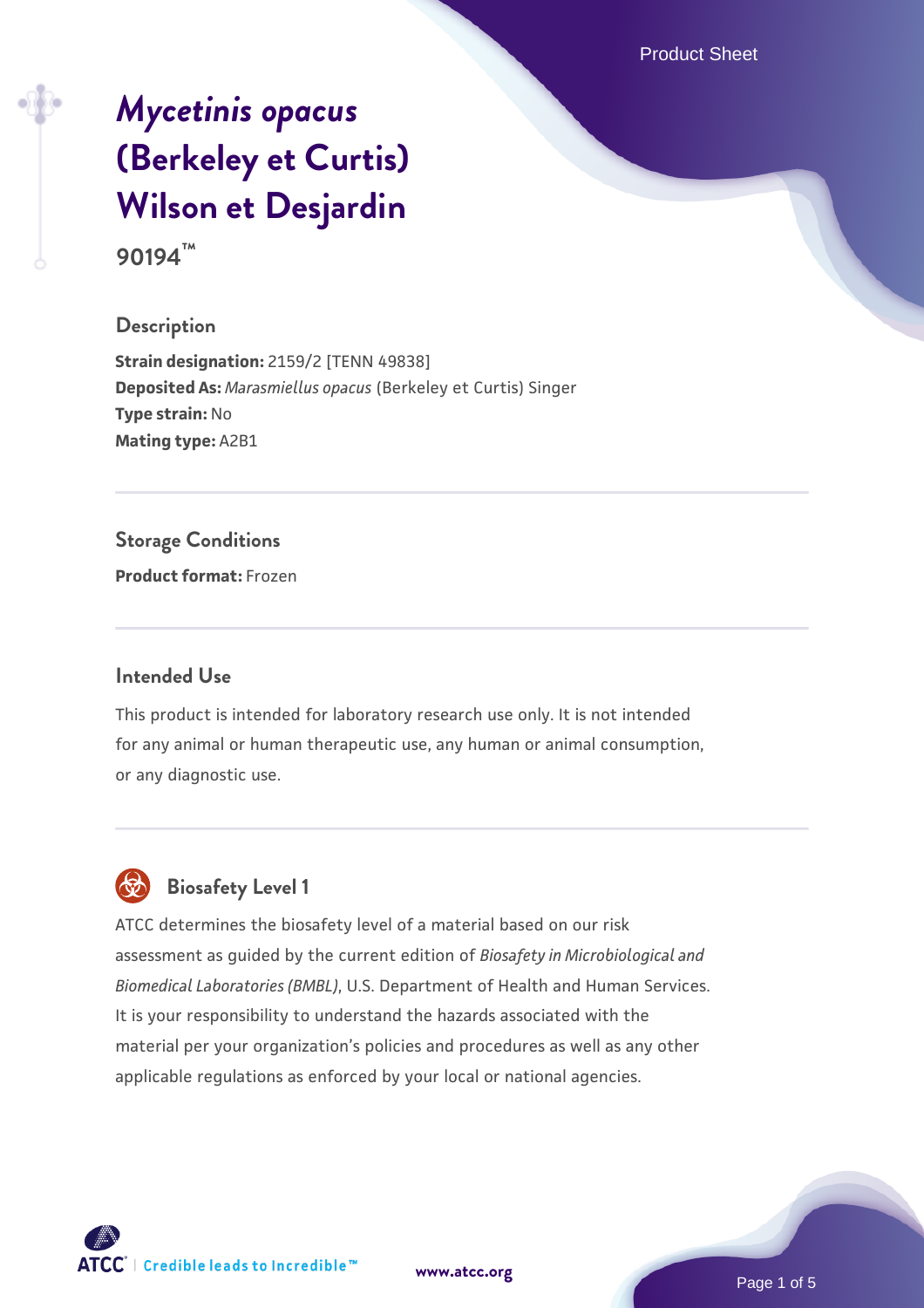ATCC highly recommends that appropriate personal protective equipment is always used when handling vials. For cultures that require storage in liquid nitrogen, it is important to note that some vials may leak when submersed in liquid nitrogen and will slowly fill with liquid nitrogen. Upon thawing, the conversion of the liquid nitrogen back to its gas phase may result in the vial exploding or blowing off its cap with dangerous force creating flying debris. Unless necessary, ATCC recommends that these cultures be stored in the vapor phase of liquid nitrogen rather than submersed in liquid nitrogen.

# **Certificate of Analysis**

For batch-specific test results, refer to the applicable certificate of analysis that can be found at www.atcc.org.

#### **Growth Conditions**

**Medium:**  [ATCC Medium 336: Potato dextrose agar \(PDA\)](https://www.atcc.org/-/media/product-assets/documents/microbial-media-formulations/3/3/6/atcc-medium-336.pdf?rev=d9160ad44d934cd8b65175461abbf3b9) **Temperature:** 24°C

### **Material Citation**

If use of this material results in a scientific publication, please cite the material in the following manner: *Mycetinis opacus* (Berkeley et Curtis) Wilson et Desjardin (ATCC 90194)

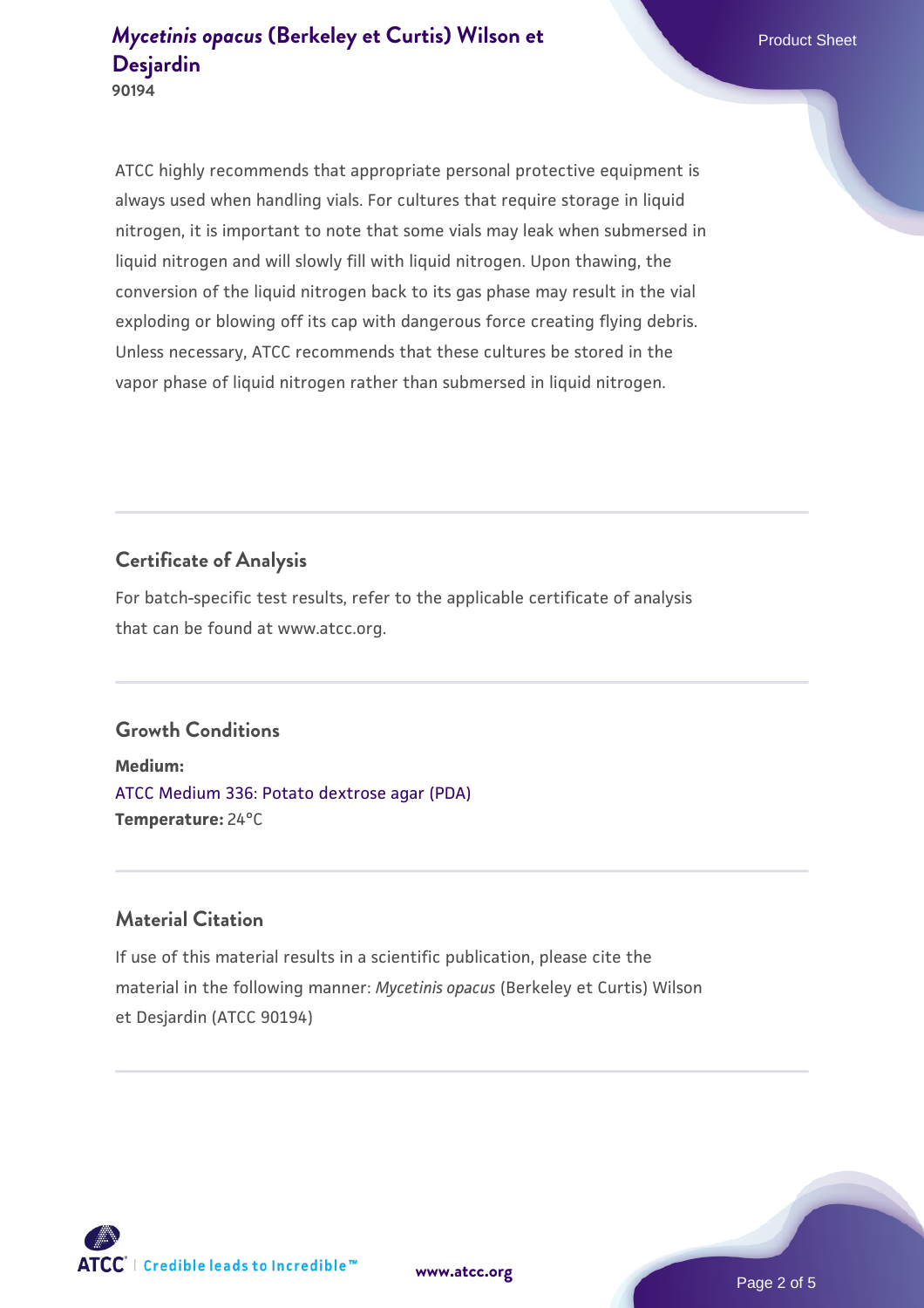# *[Mycetinis opacus](https://www.atcc.org/products/90194)* **[\(Berkeley et Curtis\) Wilson et](https://www.atcc.org/products/90194) Product Sheet Product Sheet [Desjardin](https://www.atcc.org/products/90194)**

**90194**

#### **References**

References and other information relating to this material are available at www.atcc.org.

## **Warranty**

The product is provided 'AS IS' and the viability of ATCC® products is warranted for 30 days from the date of shipment, provided that the customer has stored and handled the product according to the information included on the product information sheet, website, and Certificate of Analysis. For living cultures, ATCC lists the media formulation and reagents that have been found to be effective for the product. While other unspecified media and reagents may also produce satisfactory results, a change in the ATCC and/or depositor-recommended protocols may affect the recovery, growth, and/or function of the product. If an alternative medium formulation or reagent is used, the ATCC warranty for viability is no longer valid. Except as expressly set forth herein, no other warranties of any kind are provided, express or implied, including, but not limited to, any implied warranties of merchantability, fitness for a particular purpose, manufacture according to cGMP standards, typicality, safety, accuracy, and/or noninfringement.

## **Disclaimers**

This product is intended for laboratory research use only. It is not intended for any animal or human therapeutic use, any human or animal consumption, or any diagnostic use. Any proposed commercial use is prohibited without a license from ATCC.

While ATCC uses reasonable efforts to include accurate and up-to-date information on this product sheet, ATCC makes no warranties or representations as to its accuracy. Citations from scientific literature and

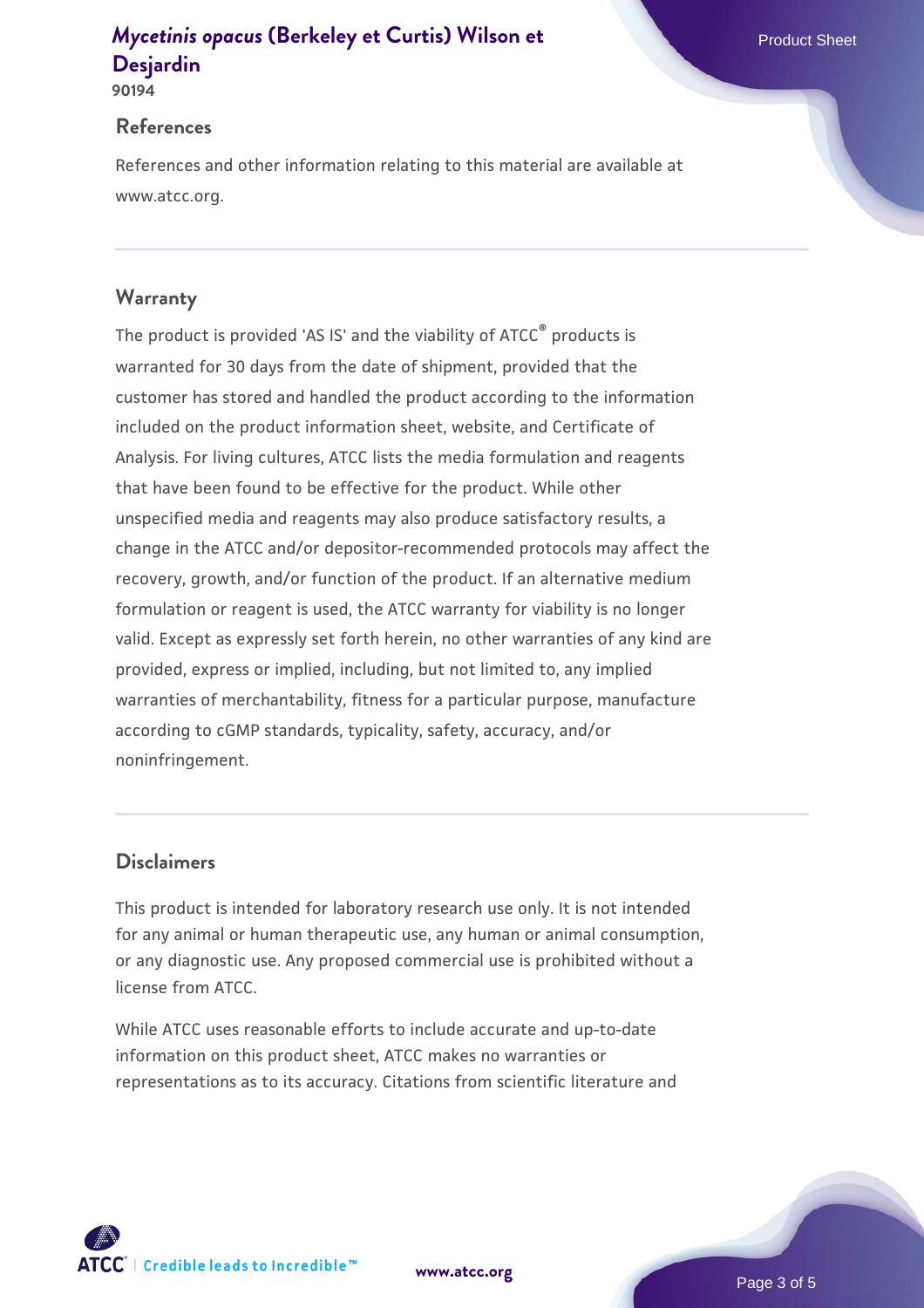# *[Mycetinis opacus](https://www.atcc.org/products/90194)* **[\(Berkeley et Curtis\) Wilson et](https://www.atcc.org/products/90194) Product Sheet Product Sheet [Desjardin](https://www.atcc.org/products/90194)**

**90194**

patents are provided for informational purposes only. ATCC does not warrant that such information has been confirmed to be accurate or complete and the customer bears the sole responsibility of confirming the accuracy and completeness of any such information.

This product is sent on the condition that the customer is responsible for and assumes all risk and responsibility in connection with the receipt, handling, storage, disposal, and use of the ATCC product including without limitation taking all appropriate safety and handling precautions to minimize health or environmental risk. As a condition of receiving the material, the customer agrees that any activity undertaken with the ATCC product and any progeny or modifications will be conducted in compliance with all applicable laws, regulations, and guidelines. This product is provided 'AS IS' with no representations or warranties whatsoever except as expressly set forth herein and in no event shall ATCC, its parents, subsidiaries, directors, officers, agents, employees, assigns, successors, and affiliates be liable for indirect, special, incidental, or consequential damages of any kind in connection with or arising out of the customer's use of the product. While reasonable effort is made to ensure authenticity and reliability of materials on deposit, ATCC is not liable for damages arising from the misidentification or misrepresentation of such materials.

Please see the material transfer agreement (MTA) for further details regarding the use of this product. The MTA is available at www.atcc.org.

## **Copyright and Trademark Information**

© ATCC 2021. All rights reserved. ATCC is a registered trademark of the American Type Culture Collection.

#### **Revision**

This information on this document was last updated on 2021-05-19



**[www.atcc.org](http://www.atcc.org)**

Page 4 of 5